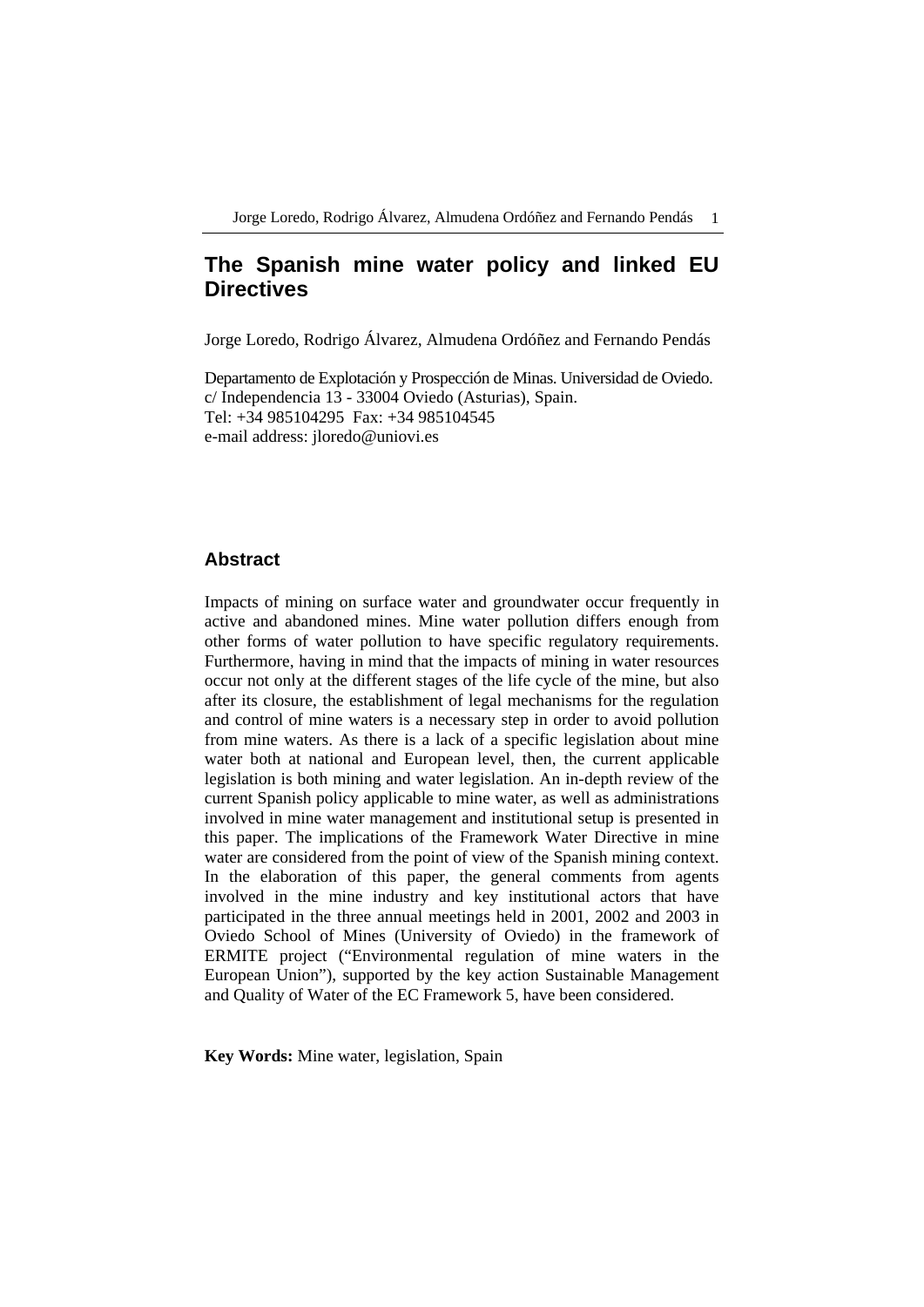## **1. Introduction**

Mining activities have existed in Spain since prehistoric times, but it can be said that mine water environmental problems began in the ninetieth and twentieth centuries. Since that time, mining operations were spread out in the country and some regions lived an intensive exploitation of its mineral resources. Nowadays, despite the crisis that affects the mining industry, it still plays an important role in the national economy. The mining production in the last years was about the 5% of the industrial Gross National Product (GNP) and about the 1% of the total GNP. These data give and idea of the real importance of the mining sector in Spain, despite it has suffered a strong decrease.

 Mine waters can be considered part of the water cycle, but they are rarely treated as such in the regulatory frameworks. Recent large-scale contamination events such as the occurred in Aznalcóllar (Spain) in 1998 by failure of the tailings dam, have underlined the potential risks of water pollution by mining and the lack of an adequate specific legislative framework for mine water as well at national as at European level.

Impacts of mining on water resources, both surface and groundwater, can occur at various stages of the life cycle of the mine and after its closure. In the case of abandoned mines and/or spoil heaps, there is a lack of technical control in most cases, and most of the existing environmental problems associated to mine waters are mainly produced by old mining works and mine wastes facilities, which were improperly closed, as consequence of the lack of environmental legislation that in this matter.

S.S.I.H. (Hydrologic Information Automatic System) and S.A.I.C.A. (Water Quality Information Automatic System) networks supply data for surface water monitoring of the Spanish hydrographical basins. The groundwater is periodically sampled in points of a network controlled by the IGME (Spanish Geological and Mining Institute). These networks are not useful mine waters monitoring because of the long distance between stations. Then, data are not suitable for a correct monitoring at local scale in order to control and correct the pollution by mine waters at the source before its dilution in the catchment.

## **2. Institutions involved in mine water management**

As consequence of the lack of a specific legislation for mine waters, the institutions and organisms that must be considered in relation to mine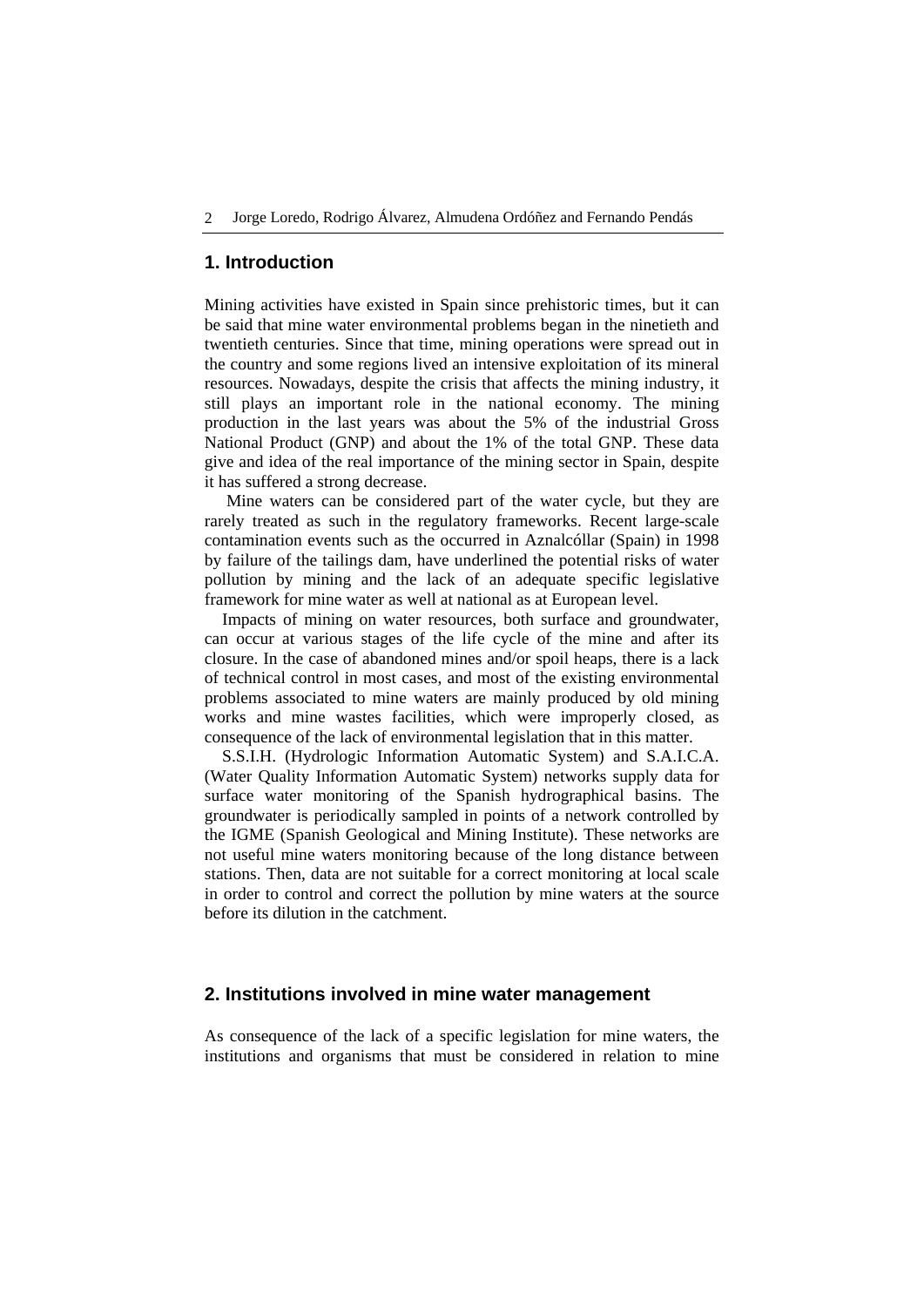waters management are those in charge of water issues and mine. Spain is a country constituted by seventeen Autonomous Communities, and the different competences in water issues and mine are distributed among the Central Administration of the State and the Autonomous Communities. The division of competences is different depending on the considered Autonomous Community (not all the Autonomous Communities have the same level of competences). Another Administration to be taken in consideration is the local governments. Then, there are three different Administrations with different types of competences in relation to mine waters: General Administration of the State, Autonomous Communities and Local Government. This leads to a distribution of competences between different Administrations, and different organisms and institutions inside these Administrations. The main matters in relation to mines and waters from mining operations, and the distribution of competences in relation to these matters between the different Administrations are summarized in Table 1.

| <b>Matter</b>                                     | <b>Competences</b>                                                                            |
|---------------------------------------------------|-----------------------------------------------------------------------------------------------|
| Mining permits/Restoration Plan                   | Autonomous Communities                                                                        |
| Water discharges and water<br>concessions for use | General Administration of the State (River)<br>Basin organizations)<br>Autonomous Communities |
| Accidental discharges                             | General Administration of the State (River)<br>Basin organizations)<br>Autonomous Communities |
| <b>Environmental Impact</b><br>Assessment         | General Administration of the State<br>Autonomous Communities                                 |
| Land Management                                   | Autonomous Communities<br>Local Governments                                                   |
| Activity licence                                  | <b>Local Governments</b>                                                                      |

**Table 1**. Distribution of competences between Administrations

### **2.1. Mining Institutions**

In the General Administration of the State, the Institution in charge of mining management and related operations is the Ministry of Industry, through the Directorate General for Energetic Policy and Mines. This is in charge of all mine issues at national level and it carries out the mining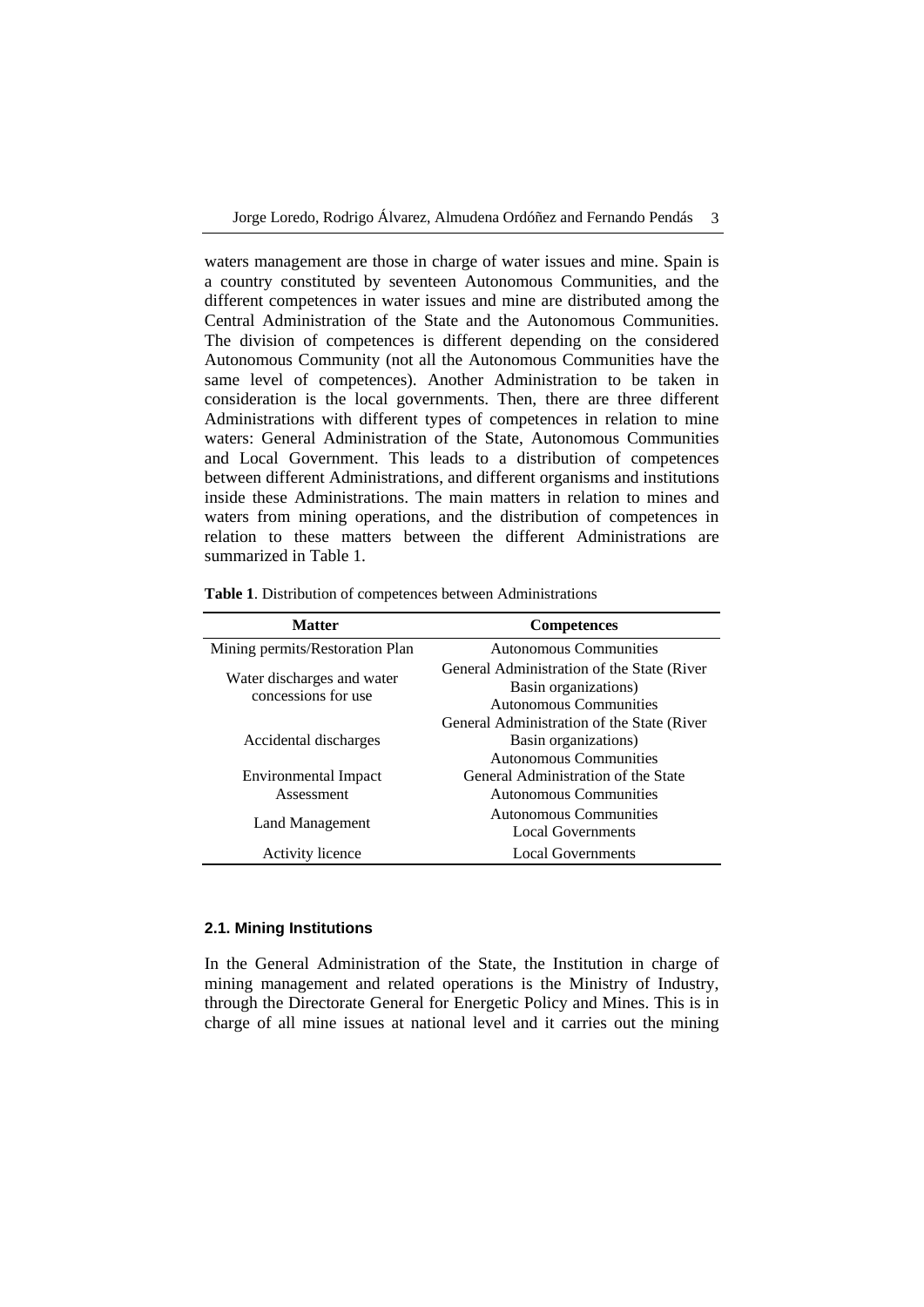policy of the government of the State. Nowadays most of the competences in relation to mines have been transferred to Autonomous Communities.

In the Autonomous Communities Administration, the Institution in relation to mines is the corresponding Consejería in charge of mine issues, which at regional level is the equivalent to a national Minister. At a regional scale, the organisation of the government can vary depending on the considered Autonomous Community, but in general it would follow the next scheme: a Consejería of Industry or equivalent, and depending on it a Directorate General in charge of Mining issues.

Finally, the basic law that regulates the local governments (Law 7/1985) attributes to municipalities the competence to protect the environment inside its territory. This protection must be considered as an executive activity complementing the State and Autonomous Community activity. The concrete activities regulated by municipalities in relation to mines are those of giving the necessary authorisations and permits: authorisation of activity, and licence of classified activities.

#### **2.2. Water Institutions**

In the General Administration of the State, the Institution in charge of the water management is the Minister of Environment, which carries out all the environmental policy of the government of the State. Depending on it there are several departments that assume the control of the different aspects in relation to waters. The River Basin Orsganizations (Confederaciones Hidrográficas) are public Institutions with legal personality, depending on the Ministry of Environment to administrative effects, but with total functional autonomy. Their functions include, between others, the elaboration of the Basin Hydrologic Plans and the administration and control of the public hydraulic waters. They are the supervisory authority, having the competence to give the discharge permits and to verify their fulfilment, including the power to punish. They also have the power to grant the corresponding authorisations and concessions to use public waters, controlling the observance of the conditions they establish.

The Spanish Geological and Mining Institute (IGME), is an Institution dependent of the Ministry of Education, and its function is to make recommendations and develop research plans to improve the knowledge and to protect the underground aquifers. It will also give technical advice to public Administration in relation to groundwater. This organism also plays a role as consultative entity of the Administration of the State in relation to mines and spoil heaps and, consequently, in mine waters.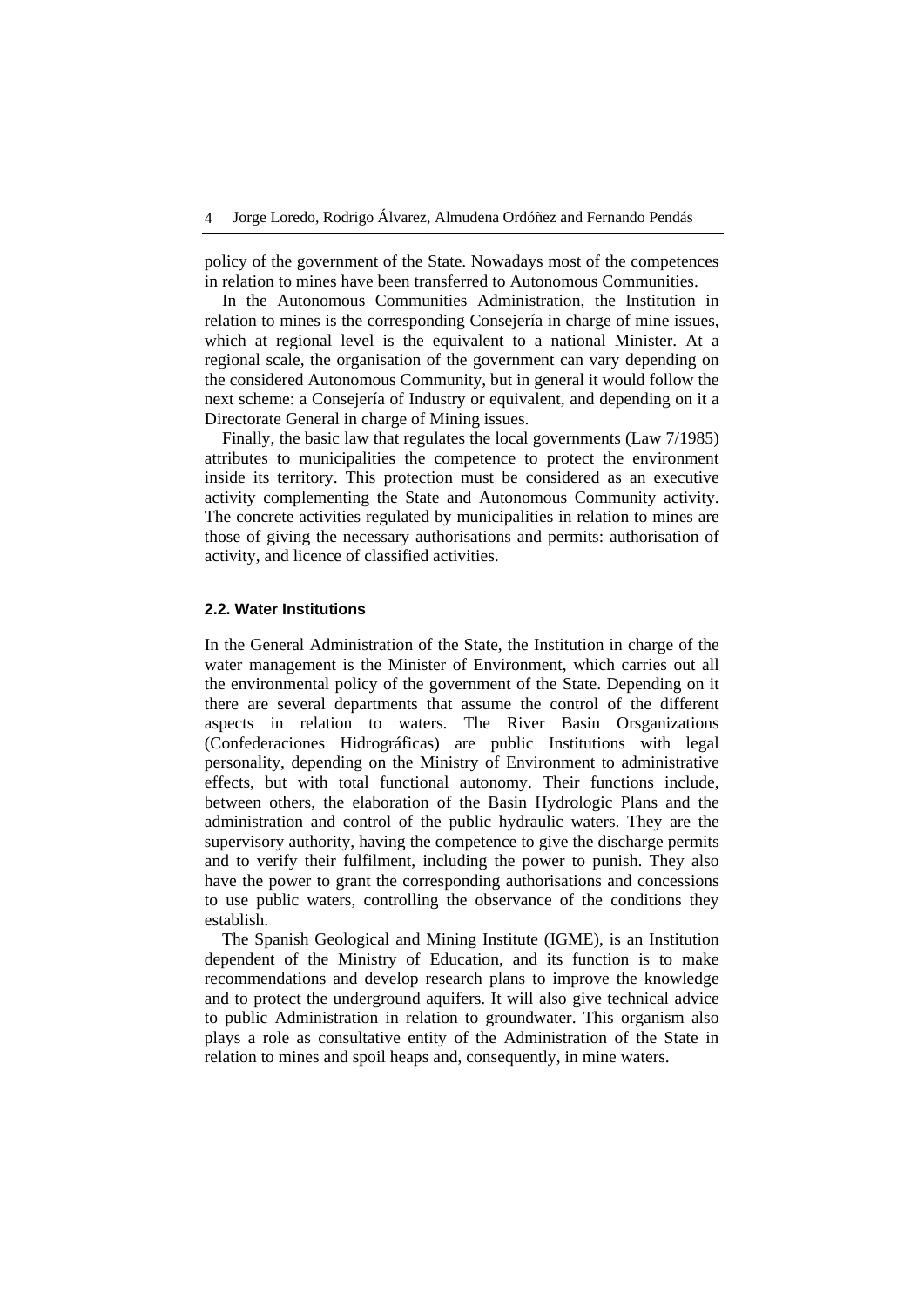An organism of the General Administration of the State involved in the vigilance and control of the environment is the SEPRONA, which is a special group of the Civil Guard, depending on the Ministry of Interior.

In the Autonomous Communities Administration, the corresponding Consejería is the Institution in charge of the water issues, which at regional level is the equivalent to a national Ministry. It can include one or more Directorate General in charge of different aspects of water issues.

## **3. Institutional setup and current legislation applied to mine waters**

In relation to concessions for using waters and permits for discharging polluted waters, the Water Law states: "any activity that can promote the pollution or degradation of the public waters and, in particular, the discharge of water or residual products that can pollute the continental waters require an administrative authorization". So to discharge mine waters it is obliged to get a discharged permit. In this permit it is explained the necessary treatment before discharging (treatment that must be carried out by the mining company), as well as the limits to the effluent composition and the amount that must be paid as discharge tax. The discharge tax depends on the contaminating charge of the discharged water. Not getting this discharge permit prevents to obtain the administrative authorization for carrying out the activities. To discharge without authorization or not fulfilling the established requirements implies sanctions and it can lead to the cease of the activity. The competent administrative authority is the corresponding Water Board or the equivalent organism in the Autonomous Community in case it has the competence and if the considered basin is an intra-communitary basin.

Basins of the main national rivers are controlled by the respective River Basin Organizations. They wield the public administration of water in the case of inter-communitary basins. In the case of intra-communitary basins some Autonomous Communities have their own hydraulic organisms, as they have the transferred competences in this matter. In the case of a contaminating discharge is produced, the River basin Organizations have the power for penalties. But also the autonomic environmental authorities have powers to punish if the aquatic fauna has been damaged, as they have the competence for this matter. In case of discharges to the coastal domain (seas, estuaries), the competences have being transferred to the Autonomous Communities. In this case should be considered the Coasts Law (Law 22/1988) and the Regulation that develops this law, the Royal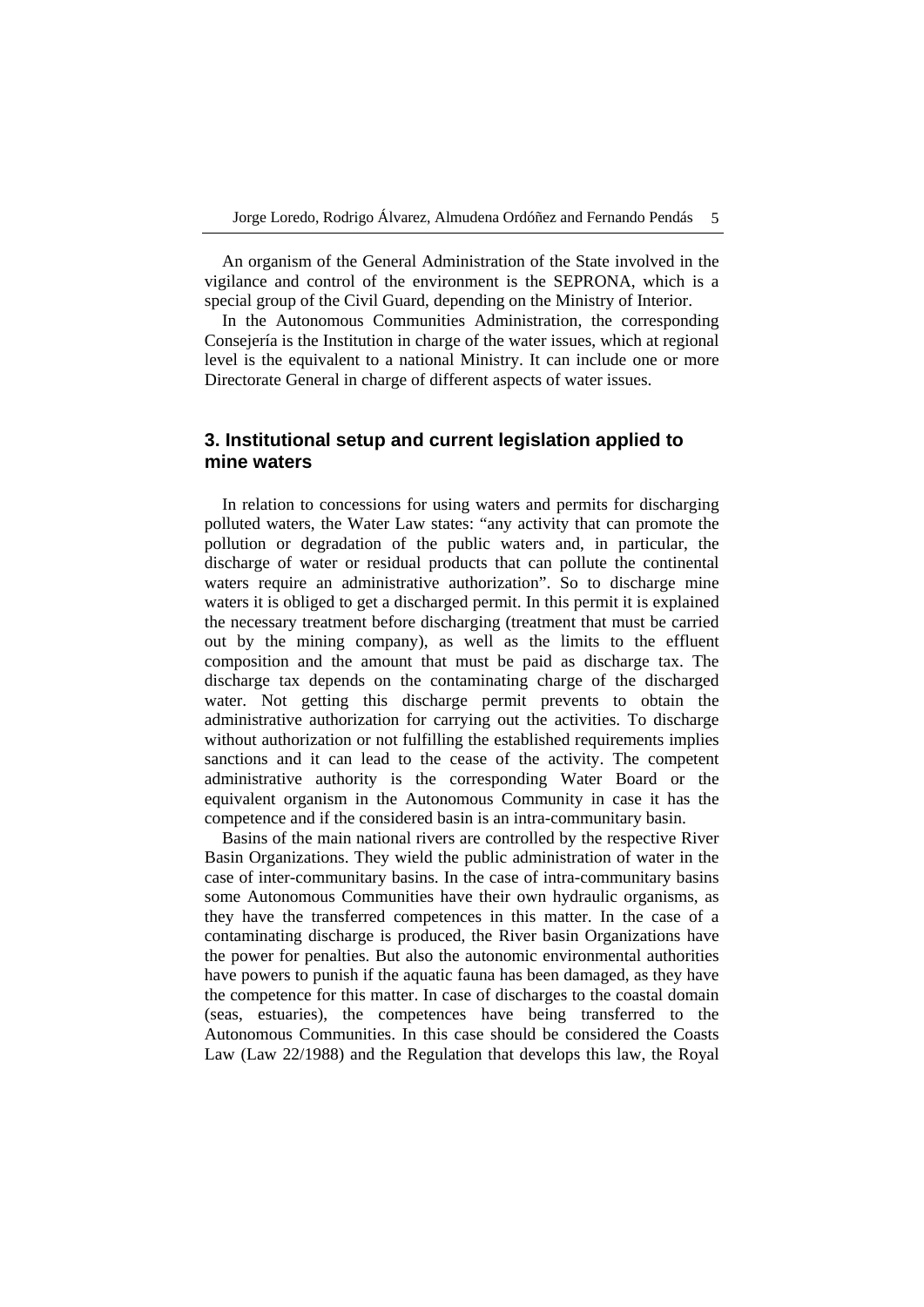Act 258/1989, that establishes the general rules about discharges of dangerous substances from land to sea, and the specific laws that the considered Autonomous Community could have develop in relation with this. The discharges are subjected to the necessary authorisation given by the competent administration authority. In this case, the competent authority is the autonomic authority.

The River Basin Organizations or its autonomic equivalent, are the competent authorities that give the concessions for using waters in the mining process. The concession will establish the conditions for this use of waters. Every concession will be given according to the Basin Hydrologic Plan, as it is stated in the Water Law. So the concession will consider the preference order for use established in the corresponding Hydrologic Plan.

The basic law 7/1985 that regulates the local governments attributes to municipalities the competence to protect the environment. The concrete powers executed by municipalities in relation to mines are those of giving the necessary municipal authorisations and permits: authorisation of classified activities; licence of classified activities according to the Regulation of annoying, unhealthy, harmful and dangerous activities (Royal Act 2414/1961).

The expression "mine waters" does not appear such as, in the current Spanish legislation, and in consequence there is not a specific legislation for mine waters in Spain, neither at national nor at regional level. The laws that can be applied are the Mining Law (Law 22/1973) and later modifications, and the revised Waters Law (Royal Act 1/2001), that governs the problems related to water pollution and protection, and that regulates the discharges of polluted waters to surface watercourses. The Mining Law 22/1973 and the Royal Act 2857/1978 for mining activities that develop the Mining Law, establish the authority of the Administration to set the conditions to protect the environment in operations related to the mining industry. The Mining Law represented at the time it was approved an important step forward in the environmental aspect, but thirty years later, a new mining law seems to be necessary taking into consideration the different points that this law regulates, including environmental aspects related to mine water.

In addition to the Mining Law, there is abundant legislation related to the environmental issues applicable to the mining industry that must be taken into account. However, not all the environmental aspects of the mining cycle are properly covered by the current legislation, and not all the legislation that applies to mining was made with mines in mind. Then, it would be desirable to put order in this matter, producing an adequate body of legislation that regulates the whole mining cycle and all the related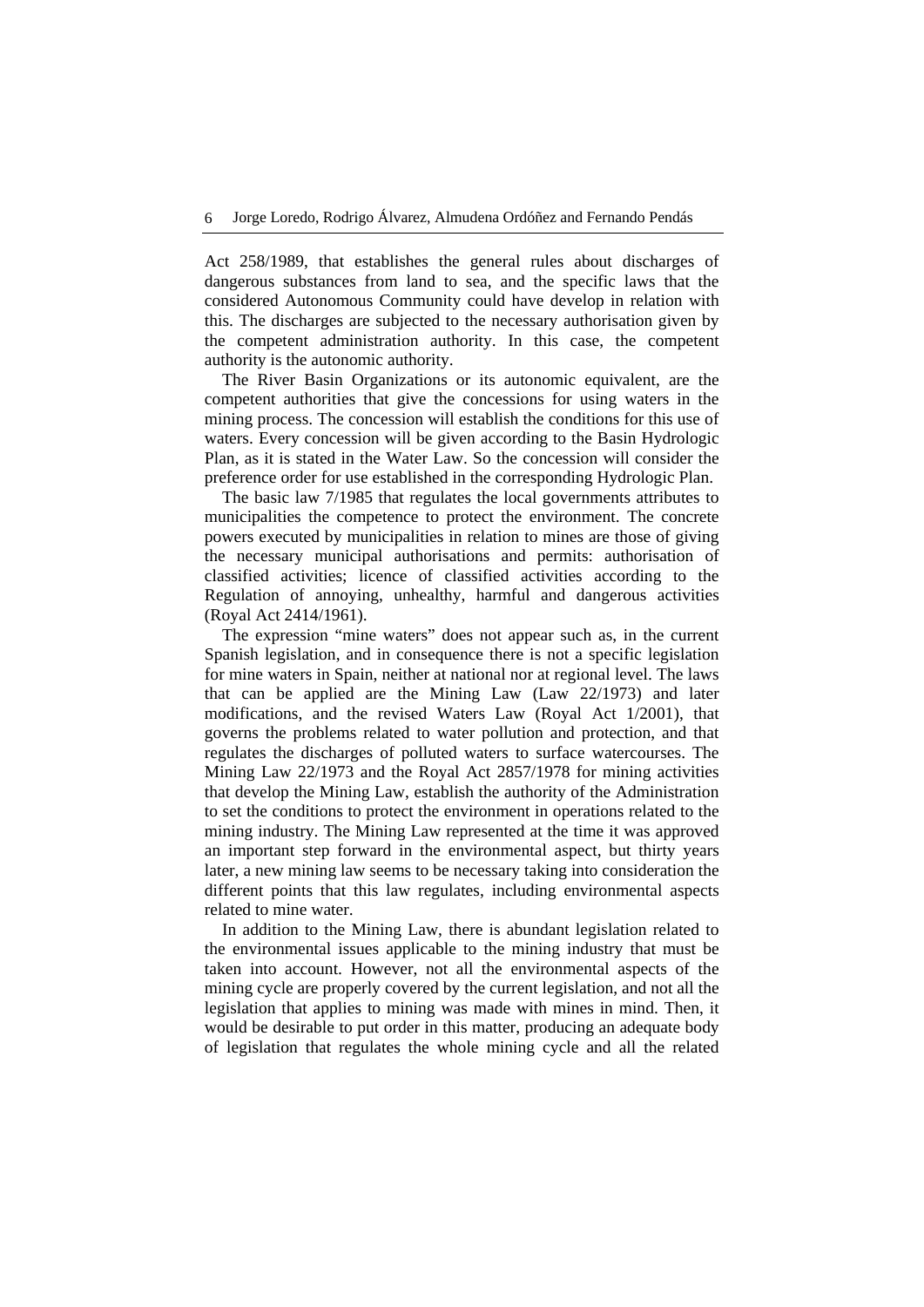aspects. In this sense, efforts must be made in order to diminish the quantity of legislation making it more specific and appropriate to mine waters. A part of the before mentioned legislation, at national level, is not specific for mining, but it affects mining activities in relation to the environment. The most important of them are:

- Royal Act 2994/1982, about restoration of the natural space affected by mining activities.
- Royal Act 1116/1984, about restoration of the natural space affected by coal open pits and rational exploitation of these energetic resources.
- Waste Law 10/1998.
- Coasts Law 22/1988, and the Regulation that develops this law.
- Royal Act 258/1989, which establishes the general norms about discharges of dangerous substances from land to sea.
- Royal Act 9/2000, that modifies the Royal Act 1302/1986 about Environmental Impact Evaluation; and the Royal Act 1131/1998 that approves the corresponding regulation.

Each one of the Autonomous Communities has the potential power to establish additional rules according to their competences; this is the case, for example, of the additional laws about Environmental Impact Evaluation that exist in some Autonomous Communities. Other legislation not related to the environment but also affecting mining is the Regulation 2414/1961, related to annoying, unhealthy, harmful and dangerous activities, and the Law 6/1998l, about the regime of soils and valuations.

In the case of abandoned mines from which polluted water discharge is produced, if they have a known owner, he will be the responsible for remedying the pollution or he will have to face the corresponding penalty, according to the water legislation. The responsible of the possible damages produced by an abandoned mine is its owner, and he has to be responsible for those possible damages to the environment. In the case the current legislation could not be applied, as this legislation did not exist at the time the mine was running, the laws that should be taking into consideration are the Civil and the Penal Code. In the case there is not a known responsible for the polluted mine waters, as the mining company has disappeared, the Administration is taking care of the remediation actions.

## **4. European policy interactions and impacts**

Mine water pollution differs sufficiently from other forms of industrial pollution and it is necessary to have in mind that the impacts of mining in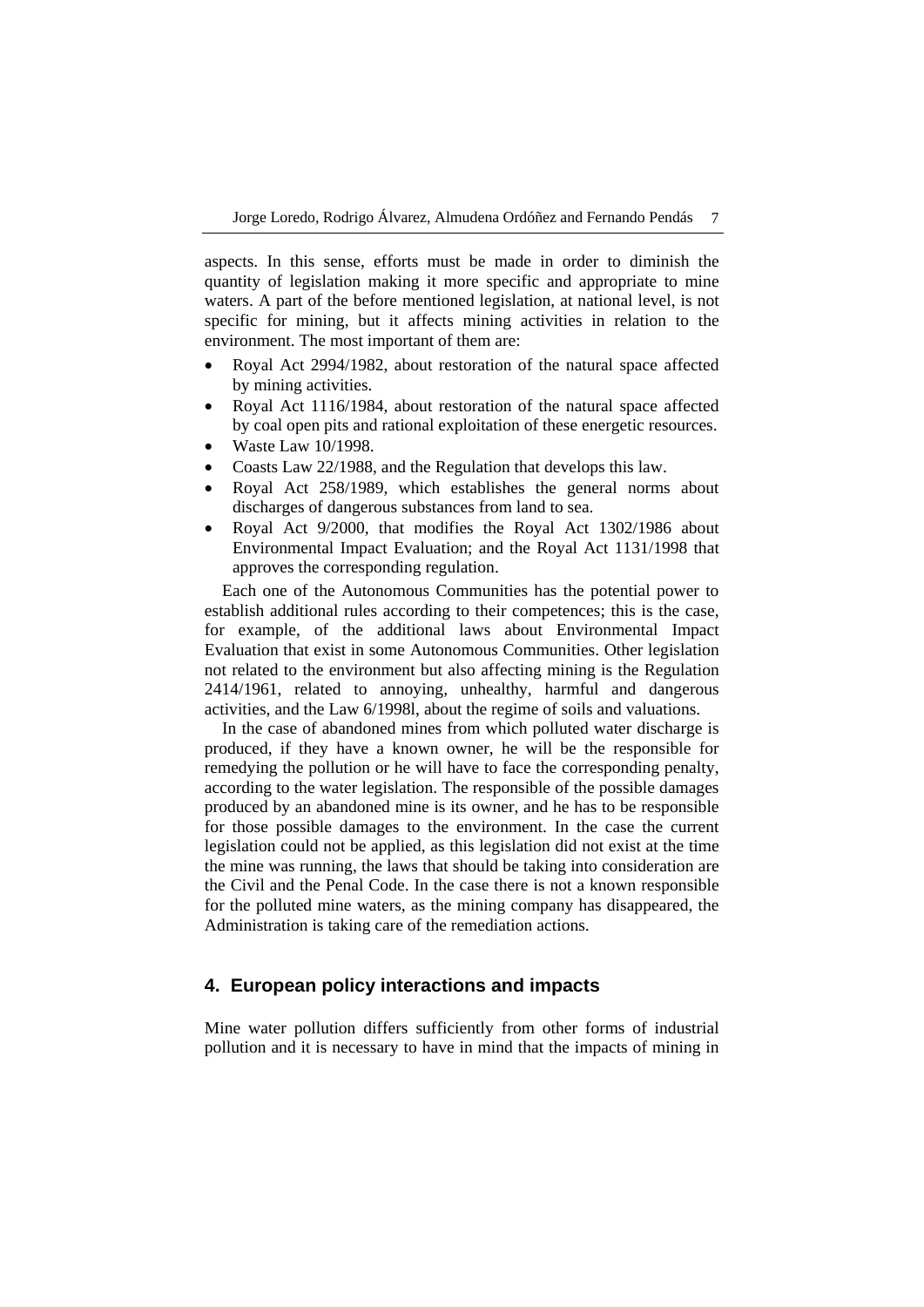water resources occur not only at the different stages of the life cycle of the mine but after its closure. Then, specific regulatory requirements quite distinct from those applicable to most other industrial processes seem to be necessary. Currently, at a European level there is an absence of specific legislation regarding mine waters (Kroll et al. 2002). As mine wastes are generators of mine waters and an important source of water pollution (spoil heaps and tailing ponds leachates), in consequence the current EU legislation that affect mine wastes in the same way it affects too mine water.

The draft for a Directive on the management of wastes from the extractive industries in now being under consideration (EC 2003a), and one of the aims of this Directive is the prevention of water pollution, through the evaluation and prevention of leachates generation, the collecting and treating of polluted water and the disposal into water bodies subject to WFD. In the same way is now being under consideration too the Draft Reference Document on Best Available Techniques (BAT) for management of tailings and waste rocks in mining activities (EC 2003b).

As member of the EU, Spain at the same time that takes part in the development of new EU policies is obliged to implement the existing and future policies to the national legislation. The Water Framework Directive has been implemented in the Spanish legislation at the end of the year 2003. This will bring some modifications in the Spanish water legislation, and also in the planning and management of waters, anyway a restructuring in the current administrative institutions in charge of water issues. It is clear that the experience of the River Basin Organizations in the application of the water management on a catchment scale supposes an advantage in the Spanish case. But it will be necessary to solve the important problems of competences between the different administrations, and to provide the necessary technical and personal resources to face the multiple requirements of the Directive.

The Water Framework Directive presents a breakthrough in European water policy, combining approaches of emission controls tackling pollution at the sources, and water quality standards to be achieved for all water bodies, plus phasing out particularly hazardous substances. It introduces integrated water management on the catchment scale and requires the production and public consultation of statutory River Basin District Management Plans, encompassing water quality, quantity and ecological issues, and looking at the protection of water as a strategic and limited resource. Then, the application of the WFD will produce the modification of the Basin Hydrologic Plans, but it also will affect to the basins that are shared with Portugal. The objectives fixed by the Directive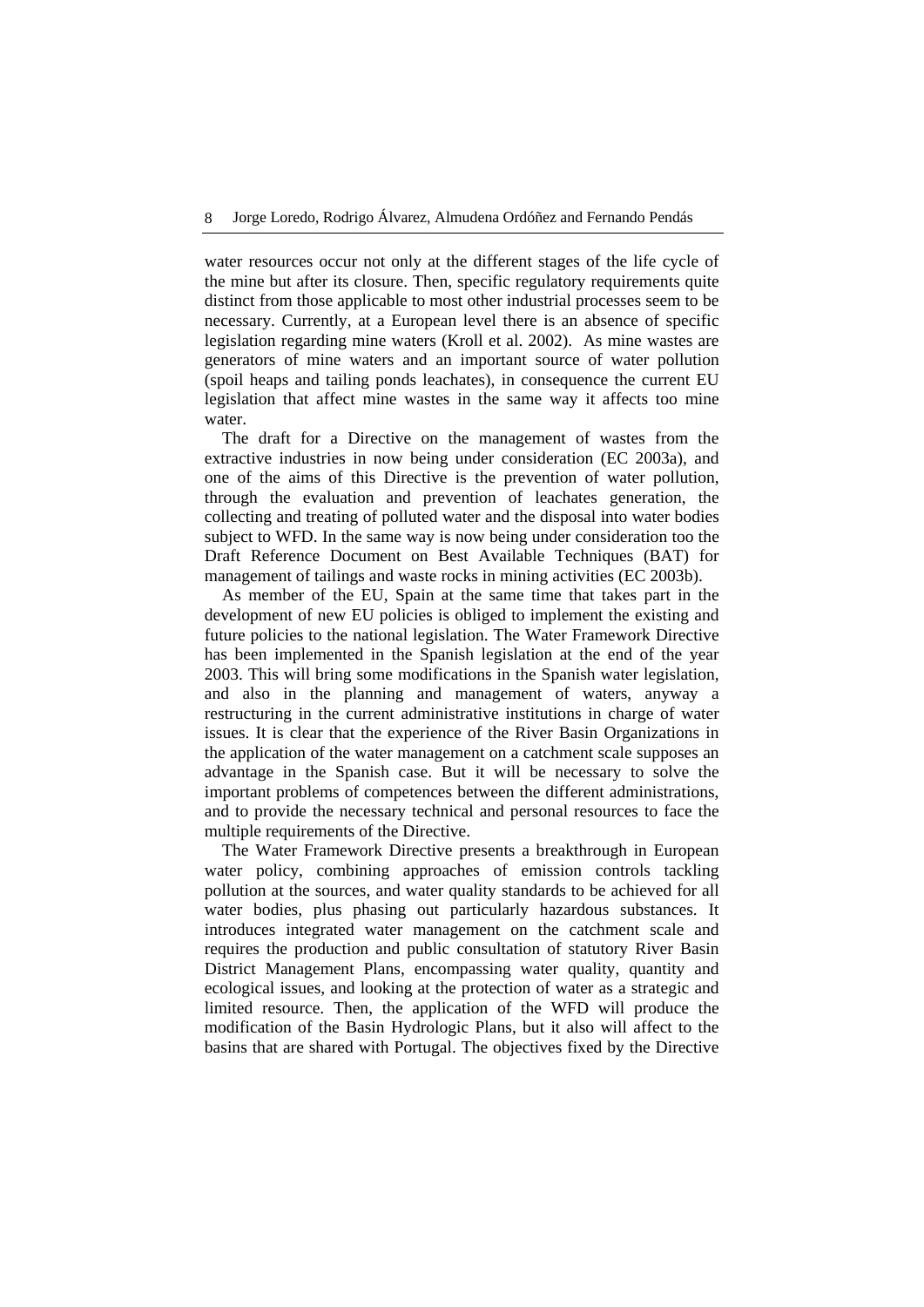are extended to all continental and coastal waters, including the miningmedicinal waters, this suppose an important change with respect to the current Spanish Water Law. The Water Framework Directive demands the establishment of control networks and vigilance programs. The current networks and programs in Spain are clearly insufficient to fulfil what the Directive requires.

The European Water Framework Directive states that future river basin management in the member states of the EU should be undertaken with relevant stakeholders participating in the setting up and implementation of plans. Specifically, the guidance document on public participation under the WFD identifies three groups: the general public, stakeholders and competent authorities (EC 2003c).

## **5. Conclusions**

Mining activities still have many negative impacts on the environment and as regards mine water pollution; the general consensus is that the current legal regimes at regional, national and European scales do not provide a sufficient level of environmental protection. Abandoned mines produce the most important problems of environmental affection caused by mine waters. To solve this seems to be difficult, if there is not known responsible the Administration must take charge of it providing the necessary funds, but the great amounts of required funds to carry out that make this task very difficult.

The Water Framework Directive provides a unified criterion for the water management in Europe and it is the most relevant piece of legislation for the regulation of water impacts, including pollution by mine waters.

The questioning of effectiveness and applicability of current legislation has led the EC to put forward proposals legislation to adequately deal with environmental and social consequences of mining. Among those proposals is a draft for a directive on waste from the extractive industry that includes provisions for mine water pollution.

In order to guarantee an adequate protection and control of waters some failures exist, as the inadequate networks and programs of water quality control, the insufficient attention pay to groundwater, the lack of coordination and the conflict of competences. This is probably due to the lack of enough human and financial resources. The Directive implementation must lead to the quantitative and qualitative extension of the control networks, and also the unification in the